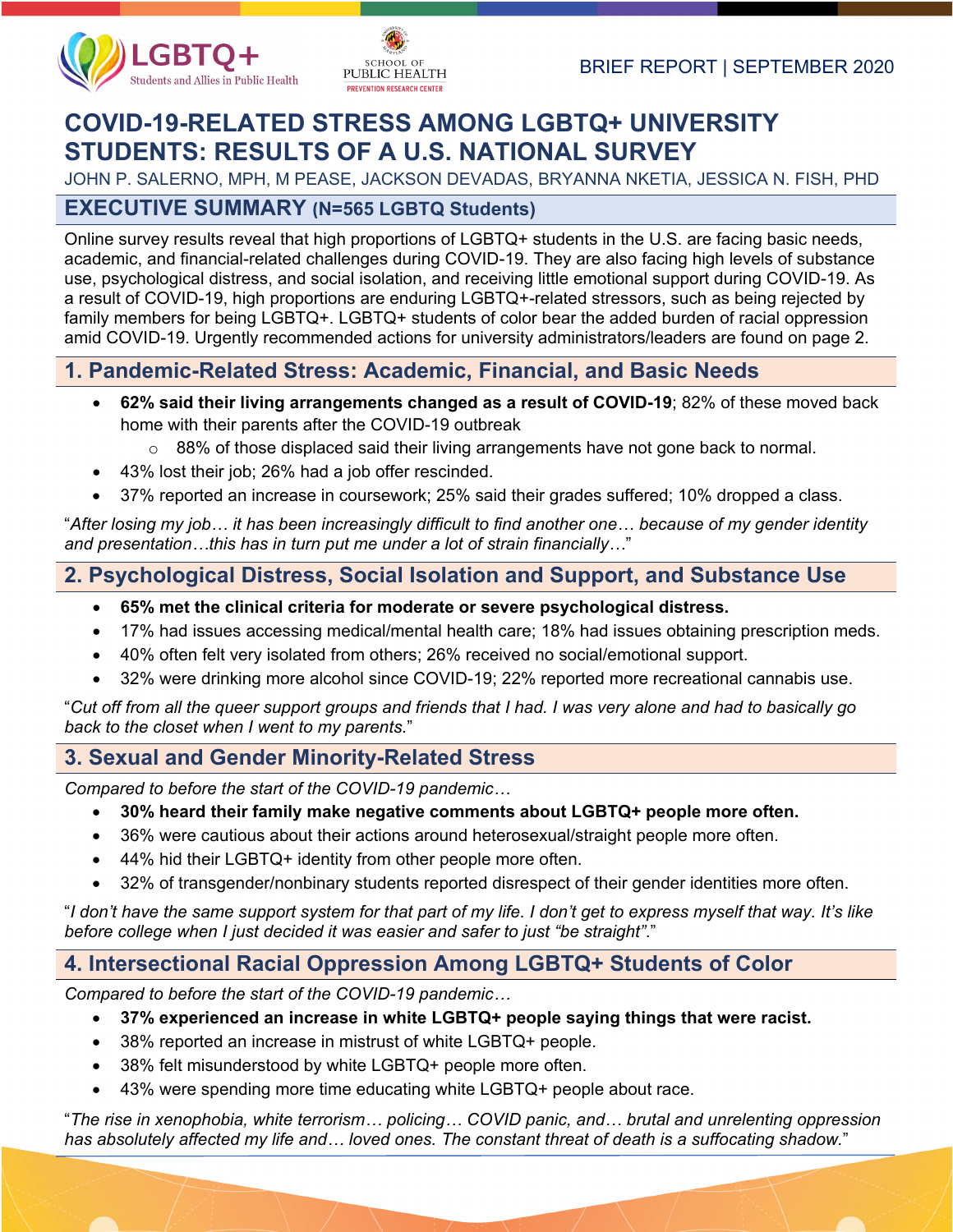



# **RECOMMENDATIONS FOR UNIVERSITY ADMINISTRATION AND LEADERSHIP**

#### *General*

- Provide financial and institutional support to develop and implement affirming academic, financial, and social services for LGBTQ+ students (of color).
- Collect confidential and optional data on the sexual orientation and gender identity of students; this is paramount to (1) identifying and (2) addressing the unique needs of LGBTQ+ students (of color).
- Acknowledge the disparate impacts of COVID-19 among LGBTQ+ students (of color) and connect them to identity-relevant and affirming on and off-campus resources (e.g., LGBTQ+ student centers, offices of diversity and equity, counseling and health centers, community-based organizations).
- Adopt inclusive policies and practices that allow student records and technology to affirmatively, correctly, and accurately reflect pronouns, gender identity, and chosen name.

### *Academics, Finances, and Basic Needs*

- Disseminate this report to educate instructors about the unique stressors faced by LGBTQ+ students (of color) in the context of the pandemic and online learning.
	- o Encourage instructors to engage in LGBTQ+-affirming actions and practices.
- Educate instructors about LGBTQ+-affirming resources on and off-campus and strongly encourage the inclusion of these resources and referrals in their syllabi.
- Invest in initiatives that increase hiring of LGBTQ+ students (of color) in affirming campus jobs.
- Initiate or extend LGBTQ+-affirming programs that provide emergency basic needs support.

### *Mental Health Support*

- Develop and increase capacity and reach of mental health and social support services for LGBTQ+ students (of color) who may face barriers to quality care (e.g. lack of access to technologies, socioeconomic resources, and racially and intersectionally-sensitive care).
- Develop and disseminate resources for parents and families to support their LGBTQ+ children.
- Develop and implement innovative approaches to support mental health services that protect the privacy and safety of LGBTQ+ students not out to their families (e.g., chat or text-based services).

"*I can't talk to my therapist…because my mom listens to our appointments. I feel like I'm stuck and I cannot be myself due to being ripped away from college just as things were getting brighter. I don't have a job now and things are getting really dicey with paying for my medication and new living arrangements.*"

A nonprobability online survey was implemented between May-August 2020 among full-time LGBTQ+ undergraduate (70%) and graduate (30%) students (Mage=22 years; N=565). *Race and ethnicity*: 75% white, 14% Asian, 11% Black or African American, 14% Hispanic or Latina/o/x. *Gender*: 54% ciswoman; 15% cis-man; 10% transgender; 12% nonbinary; 6% genderqueer. *Sexual orientation*: 32% bisexual; 14% gay; 18% lesbian; 16% queer; 7% asexual; 9% pansexual.

# **ACKNOWLEDGEMENTS SUGGESTED CITATION**

This research was supported by the University of Maryland Prevention Research Center cooperative agreement #U48DP006382 from the Centers for Disease Control and Prevention (CDC). Any interpretations and opinions expressed herein are solely those of the authors and may not reflect those of the CDC.

# **SAMPLE & METHODS ABOUT THE AUTHORS**

John P. Salerno [\(Jsalerno@umd.edu\)](mailto:Jsalerno@umd.edu) is a PhD Candidate in the Department of Behavioral & Community Health at the University of Maryland (UMD), and Founder and President of LGBTQ+ Students and Allies in Public Health (LGBTQ-SAPH). Pease and Devadas (LGBTQ-SAPH members) and Nketia (LGBTQ-SAPH Vice President) are undergraduate students in Psychology, Biology, and Public Health Science at the UMD, respectively. Fish is an Assistant Professor in Family Science at the UMD.

Salerno, J.P., Pease, M., Devadas, J., Nketia, B, & Fish, J.N. (2020). *COVID-19-Related Stress Among LGBTQ+ University Students: Results of a U.S. National Survey*. University of Maryland Prevention Research Center. <https://doi.org/10.13016/zug9-xtmi>